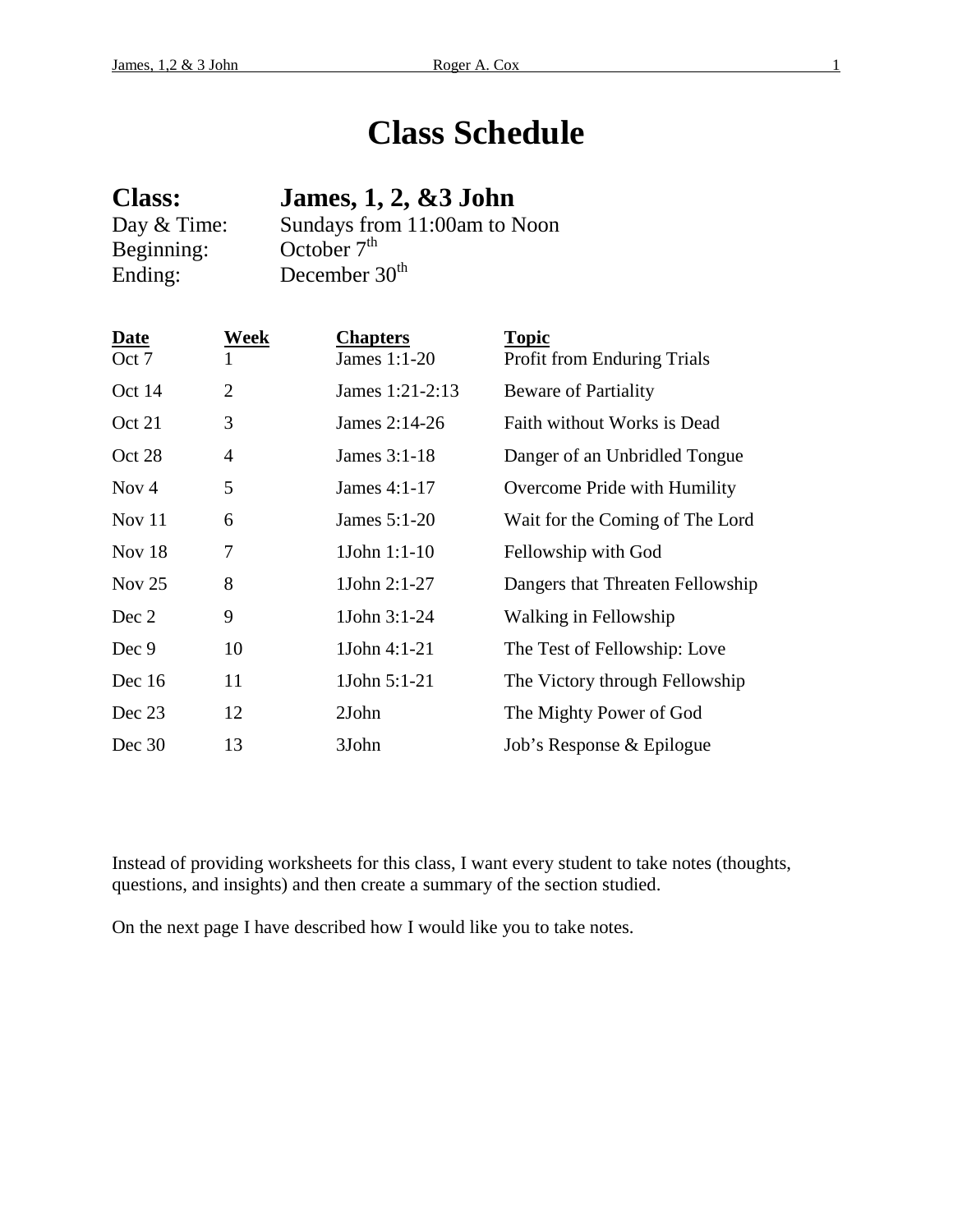Lay out one page in a notebook or computer file as in the example below. Write your thoughts and any insights you discovered in the upper right portion of the page. Write any questions you think of on the upper left portion of the page. After you have filled in the upper two portions write out a summary of what the section is teaching.

#### **Steps for studying**:

- 1. Read the whole section through once without stopping or taking any notes.
- 2. Read through the section a second time, writing down notes as you go.
- 3. Looking at your notes and the reading write down any questions that arise.
- 4. Look over your notes and write out a summary of what the section is teaching.

| Questions | Thoughts and Insights |
|-----------|-----------------------|
|           |                       |
|           |                       |
|           |                       |
|           |                       |
|           |                       |
|           |                       |
|           |                       |
|           |                       |
|           |                       |
|           |                       |
|           | Summary               |
|           |                       |
|           |                       |
|           |                       |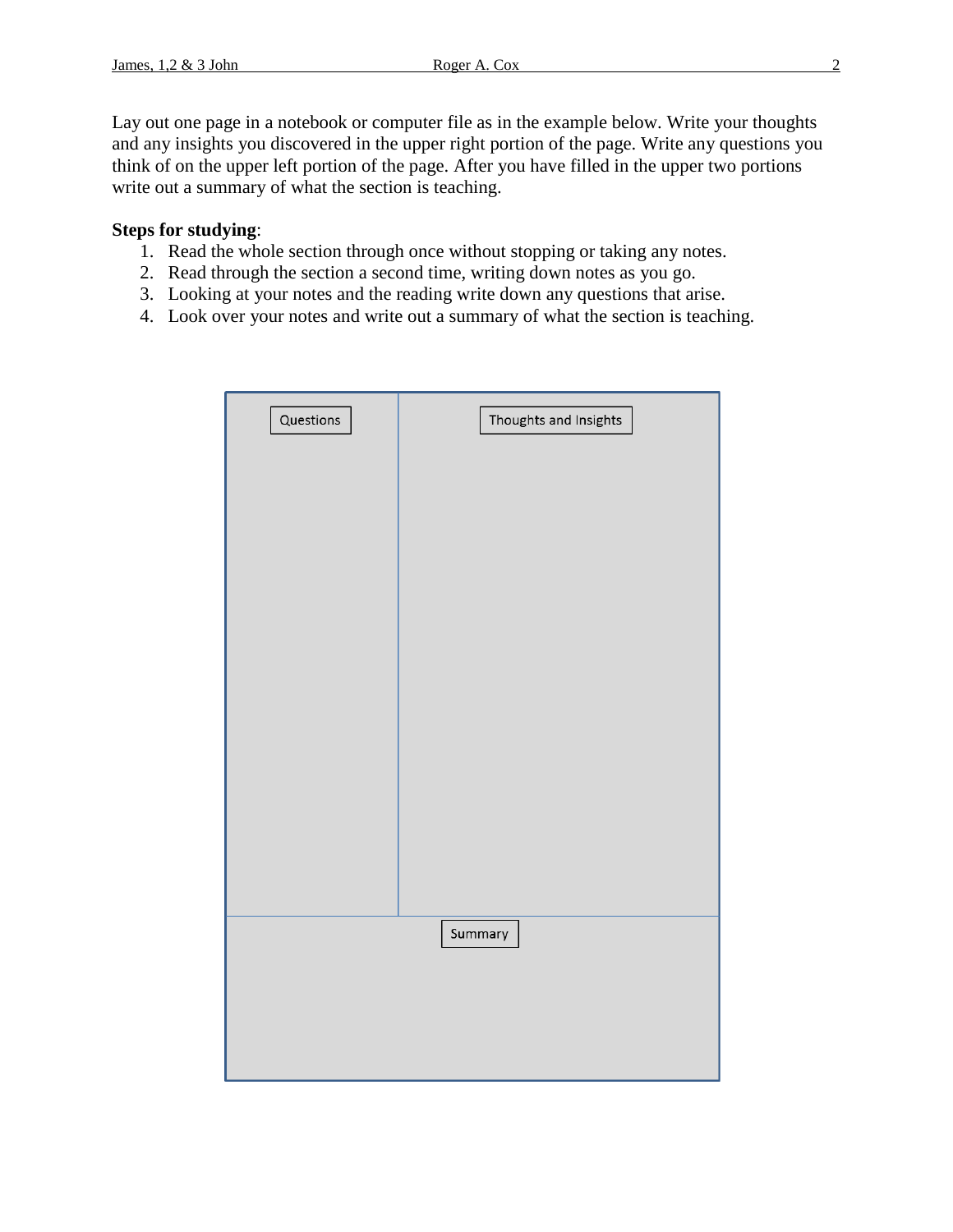# **JAMES**

Faith without works cannot be called faith. Faith without works is dead, and a dead faith is worse than no faith at all. Faith must work; it must produce; mere mental assent is insufficient. Throughout his epistle to Jewish believers, James integrates true faith and everyday practical experience by stressing that true faith must manifest itself in works of faith.

#### **Author**

The author of this letter identifies himself simply as James, "a bondservant of God and of the Lord Jesus Christ" (1:1). The name was quite common; and the New Testament lists at least five men named "James," two of whom were disciples of Jesus and one of whom was His brother. Tradition has ascribed the book to James, the brother of the Lord, and there is little reason to question this view, since the language of the epistle is somewhat similar to James' speech in Acts 15.

This James is mentioned twice in the Gospels (Matt. 13:55; Mark 6:3), both times as one of the brothers of Jesus. Although he is not called a follower of the Lord until after the resurrection, he was probably among the disciples who obeyed Jesus' command to wait in the Upper Room and who were there filled with the Holy Spirit (Acts 1:14; 2:4). When Peter left Palestine (Acts 12:17), James seems to have become the leader of the Jerusalem church.

It has been argued that the Greek of this epistle is too sophisticated for a Galilean such as James, but this assumes that he never had the opportunity or aptitude to develop a proficiency in *Koine* ("common") Greek. As a prominent church leader, it would have been to his advantage to become fluent in the universal language of the Roman Empire.

#### **Date**

According to the Jewish historian Josephus, James was martyred in A.D. 62. Those who accept him as the author of this epistle have proposed a date of writing ranging from A.D. 45 to the end of his life. However, several factors indicate that this may be the earliest New Testament writing (c. A.D. 46–49): (1) there is no mention of Gentile believers or their relationship to Jewish Christians; (2) the allusions to the teaching of Christ bear so little verbal agreement with the Synoptic Gospels that James probably precedes the composition of the Gospels; (3) James uses the Greek term for "synagogue" in 2:2 (NKJV: "assembly") in addition to the term "church" (5:14), thus indicating a very simple church organization of elders and teachers (3:1; 5:14) which was patterned after the Jewish synagogue; and (4) James does not mention the issues involved in the Jerusalem Council of Acts 15 (A.D. 49).

### **Themes and Literary Structure**

James is the Proverbs of the New Testament because it is written in the terse, moralistic style of wisdom literature. It is evident that James was profoundly influenced by the Old Testament as well as by the teaching of Jesus. Because of the many subjects in this epistle, it is difficult to outline. The outline used here is: the test of faith  $(1:1-18)$ ; the characteristics of faith  $(1:19-5:6)$ ; and the triumph of faith (5:7–20).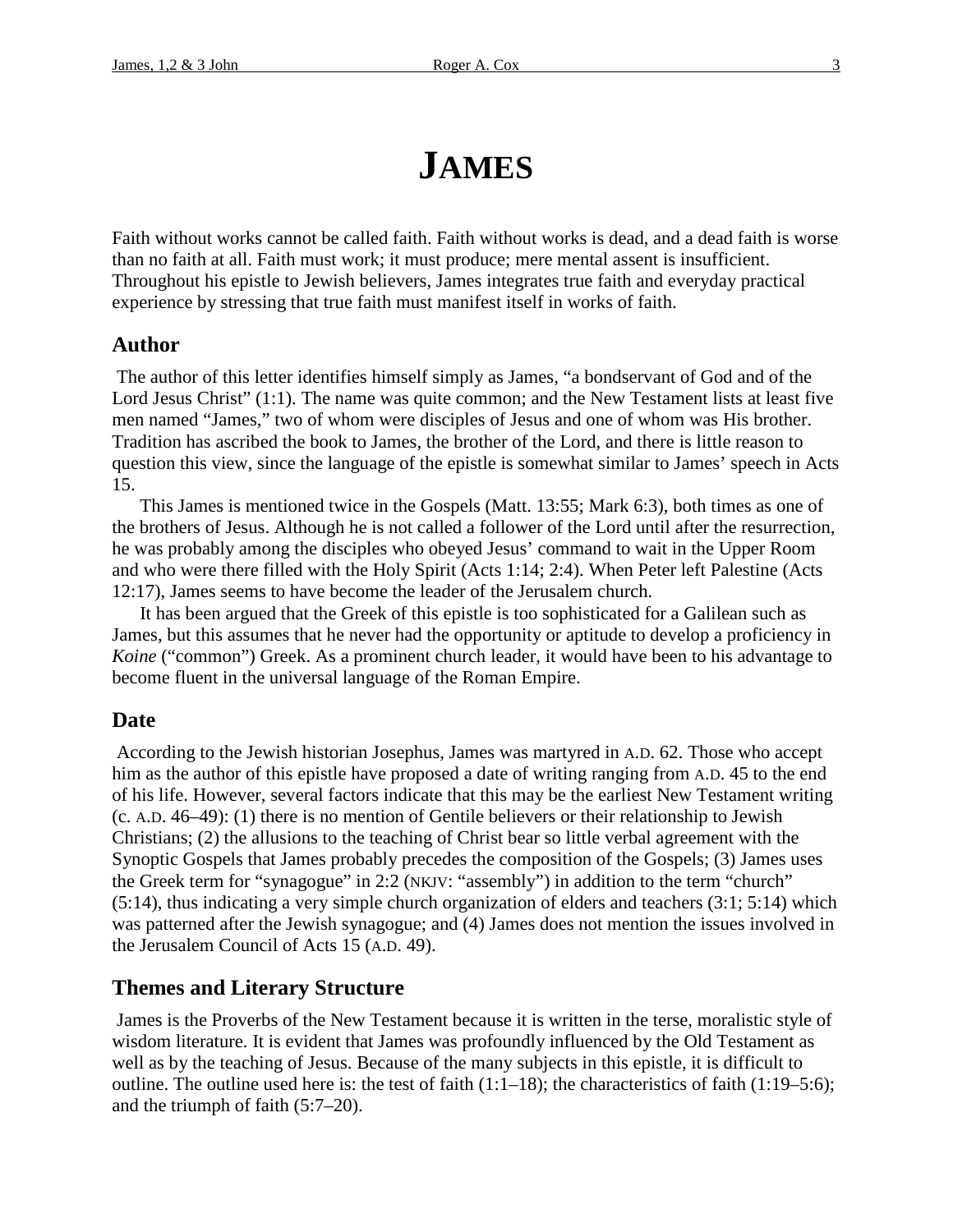# **Allusions to the Sermon on the Mount**

The profound impact of the teaching of Jesus upon James is evident in the many allusions to His teaching, particularly the Sermon on the Mount. Sometimes called the "Amos of the New Testament" because of his concern for ethical integrity and justice, James peppers the 108 verses of his work with 54 imperatives in order to communicate the need for action on the part of his audience.

| <b>James</b> | <b>Sermon on the Mount</b>                                  | <b>Subject</b>                                     |
|--------------|-------------------------------------------------------------|----------------------------------------------------|
|              |                                                             |                                                    |
| 1:2          | Mt 5:10-12 (Lk 6:22, 23) $\vert$ Joy in the midst of trials |                                                    |
| 1:4          | Matt. 5:48                                                  | God's desire and work in us: perfection            |
| 1:5          | Matt. 7:7                                                   | Asking God for good gifts                          |
| 1:17         | Matt. 7:11                                                  | God is the giver of good gifts                     |
| 1:19,20      | Matt. 5:22                                                  | Command against anger                              |
| 1:22,23      | Matt. 7:24-27                                               | Contrast between hearers and doers (illustrated)   |
| 1:26, 27     | Matt. 7:21-23                                               | Religious person whose religion is worthless       |
| 2:5          | Matt. 5:3                                                   | The poor as heirs of the kingdom                   |
| 2:10         | Matt. 5:19                                                  | The whole moral law to be kept                     |
| 2:11         | Matt. 5:21, 22                                              | Command against murder                             |
| 2:13         | Matt. 5:7, 6:14, 15                                         | The merciful blessed; the unmerciful condemned     |
| $2:14-26$    | Matt. 7:21-23                                               | Dead, worthless (and deceiving) faith              |
| 3:12         | Mt 7:16 (Lk 6:44, 45)                                       | Tree producing what is in keeping with its kind    |
| 3:18         | Matt. 5:9                                                   | Blessing of those who make peace                   |
| 4:2,3        | Matt. 7:7, 8                                                | Importance of asking God                           |
| 4:4          | Matt. 6:24                                                  | Friendship with the world $=$ hostility toward God |
| 4:8          | Matt. 5:8                                                   | Blessing on and call for the pure in heart         |
| 4:9          | Matt. 5:4                                                   | Blessing and call for those who mourn              |
| 4:11, 12     | Matt. 7:1-5                                                 | Command against wrongly judging others             |
| 4:13,14      | Matt. 6:34                                                  | Not focusing too much on tomorrow                  |
| 5:1          | (Luke 6:24, 25)                                             | Woe to rich                                        |
| 5:2          | Matt. 6:19, 20                                              | Moth and rust spoiling earthly riches              |
| 5:6          | (Luke 6:37)                                                 | Against condemning the righteous man               |
| 5:9          | Matt. 5:22, 7:1                                             | Not judging—the Judge standing at the door         |
| 5:10         | Matt. 5:12                                                  | The prophets as examples of wrongful suffering     |
| 5:12         | Matt. 5:33-37                                               | Not making hasty and irreverent oaths              |

# **James and the Sermon on the Mount**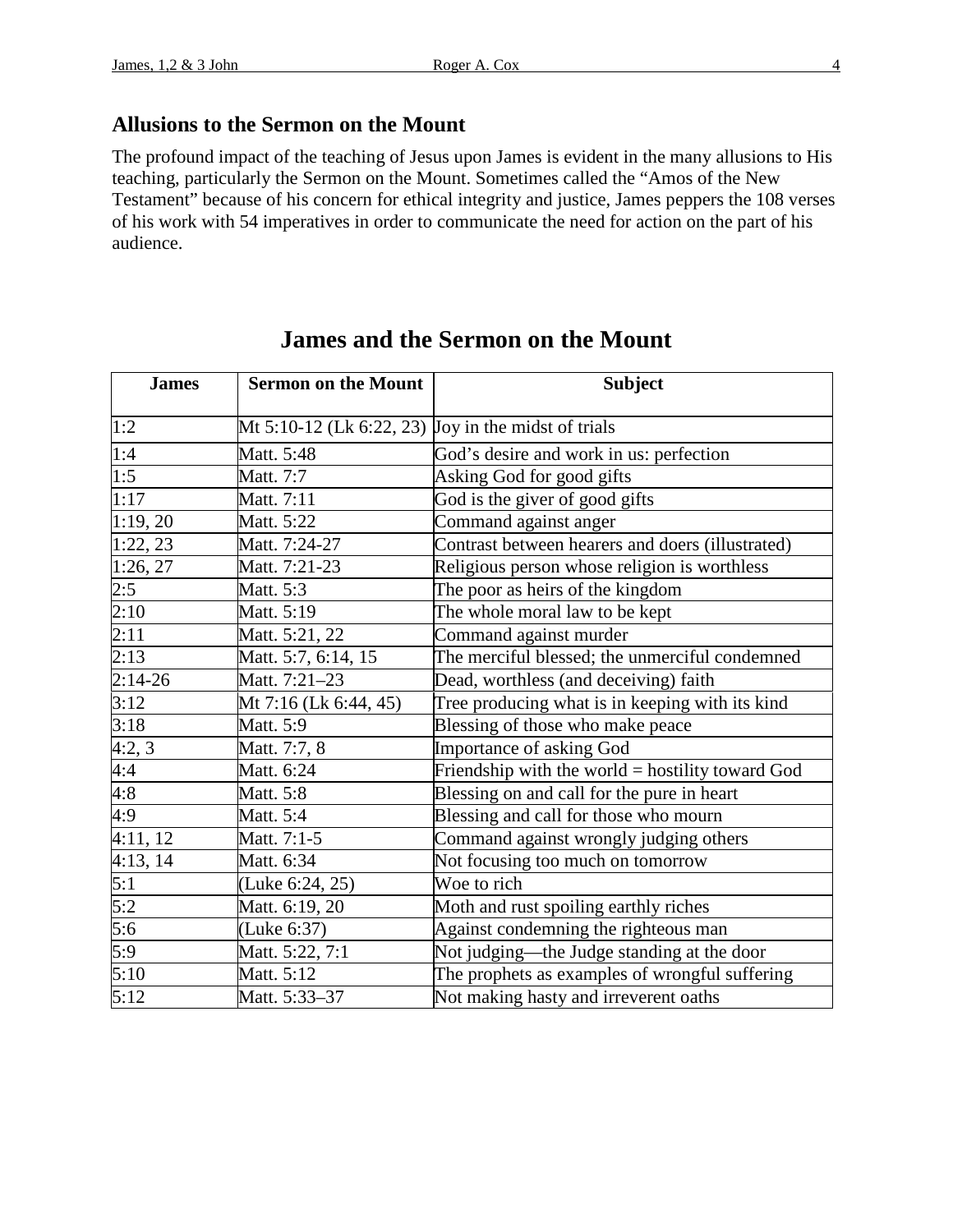# **OUTLINE OF JAMES**

| I. The Test of Faith $1:1-18$                       |
|-----------------------------------------------------|
| A. The Purpose of Tests $1:1-12$                    |
| B. The Source of Temptations 1:13–18                |
| II. The Characteristics of Faith<br>$1:19-5:6$      |
| A. Faith Obeys the Word 1:19–27                     |
| B. Faith Removes Discrimination $2:1-13$            |
| C. Faith Proves Itself by Works $2:14-26$           |
| D. Faith Controls the Tongue $3:1-12$               |
| E. Faith Produces Wisdom 3:13–18                    |
| F. Faith Produces Humility $4:1-12$                 |
| G. Faith Produces Dependence on God<br>$4:13 - 5:6$ |
| III. The Triumph of Faith 5:7–20                    |
| A. Faith Endures Awaiting Christ's Return 5:7–12    |
| B. Faith Prays for the Afflicted 5:13-18            |
| C. Faith Confronts the Erring Brother 5:19–20       |

# **Paul and James Compared**

Because of James's assertion in 2:24 that "a man is justified by works, and not by faith only," some church leaders (including Martin Luther) have felt that James contradicts the great Pauline teaching of justification by faith (cf. Rom. 3:28; Eph. 2:8). A careful reading of James and Paul reveals that the contradiction is only apparent. Paul, no less than James, realized that a genuine, living faith will issue in works of love and obedience (Gal. 5:6).

The difference between Paul and James lies in the fact that Paul attacks the problem of legalism, while James opposes libertines who felt that the quality of a Christian's conduct is irrelevant. For Paul, the question is how a genuine faith lays hold of the finished work of Jesus Christ—the contrast is between faith and works. For James, the question is how one demonstrates that one's faith is genuine—the contrast between a living and a dead faith.

### **Faith Alive**

James wants his readers to demonstrate in their lives the qualities of a living faith. Such a living faith is more than mere knowledge and assent—it includes heartfelt trust that endures and obeys God.

| <b>Described as:</b>                                                                     | <b>Results in:</b>              |
|------------------------------------------------------------------------------------------|---------------------------------|
| Tested $(1:2, 3)$                                                                        | Patience $(1:3)$                |
| Without doubt $(1:6-8)$                                                                  | Answered prayer (1:5)           |
| Enduring temptation $(1:12)$                                                             | Eternal life $(1:12)$           |
| More than belief $(2.19, 20)$                                                            | Faith perfected by works (2:22) |
| Believing God $(2:23-25)$                                                                | Righteousness before God (2:23) |
| James contrasts living faith to dead, or empty, faith. Dead faith does not result in the |                                 |
| transformed life that is characteristic of living faith. <sup>1</sup>                    |                                 |

<span id="page-4-0"></span><sup>1</sup> Thomas Nelson Publishers, *Nelson's Complete Book of Bible Maps & Charts: Old and New Testaments*, Rev. and updated ed. (Nashville, TN: Thomas Nelson, 1996).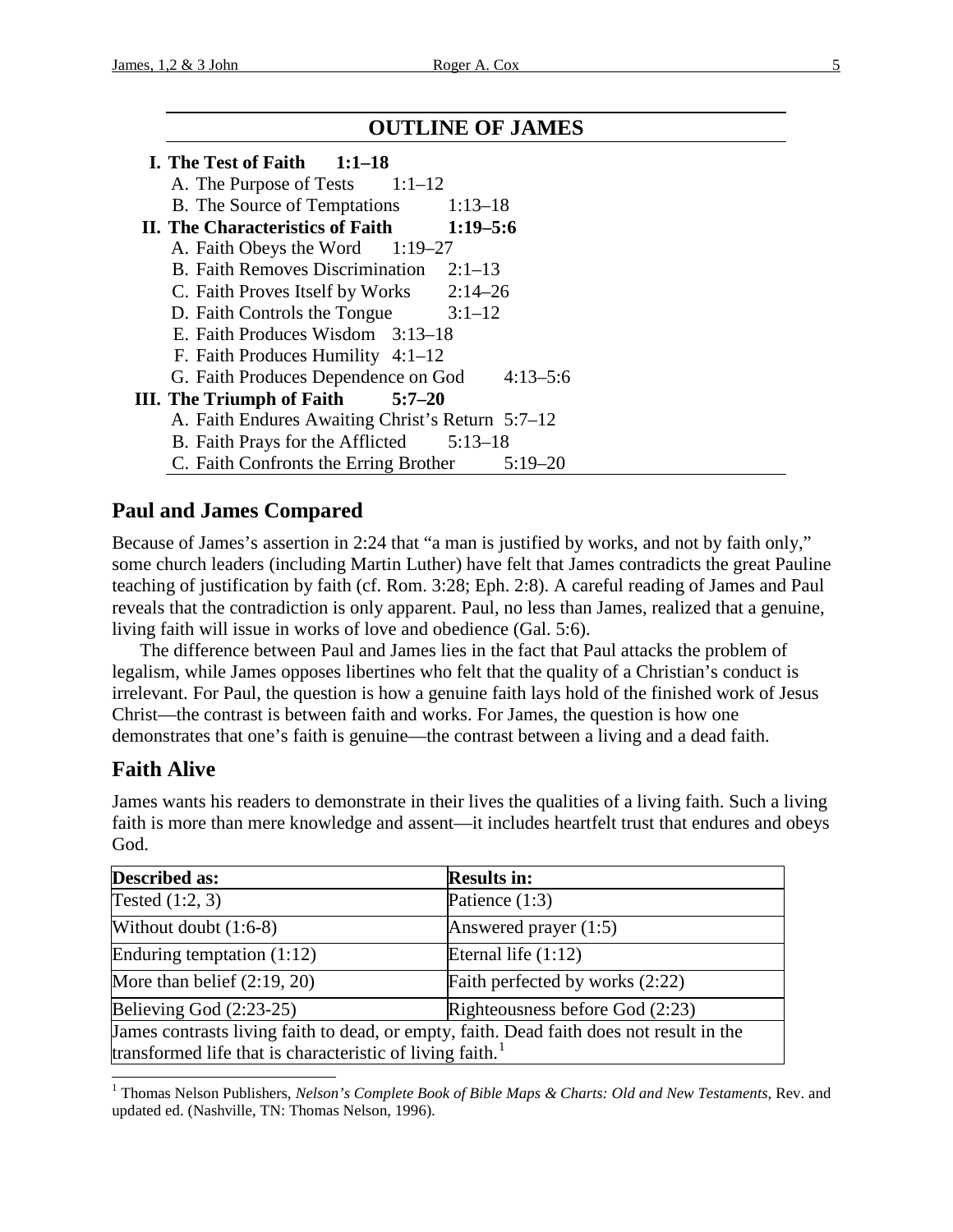# **1 JOHN**

Advanced in years, John wrote this fatherly epistle out of loving concern for his "children," whose steadfastness in the truth was being threatened by the lure of worldliness and the guile of false teachers.

#### **Author**

Though this epistle does not state the name of its author, solid evidence suggests that it was written by John, the son of Zebedee and the brother of James (Mark 1:19, 20). Strong similarities between this letter and the Gospel of John substantiate the testimony of many early church fathers, including Papias, Polycarp, and Irenaeus, that both works are the products of John the apostle of Jesus. Both share many distinctively Johannine phrases, and the characteristics of limited vocabulary and frequent contrast of opposites are also common to both.

#### **Date**

First John was probably written in Ephesus after the Gospel of John, but the date cannot be fixed with certainty. No persecution is mentioned, suggesting a date prior to A.D. 95 when persecution broke out near the end of the Roman emperor Domitian's reign (A.D. 81–96).

#### **Themes and Literary Structure**

Like 2 Peter and Jude, 1 John has a negative and a positive thrust: it refutes erroneous doctrine and encourages its readership to walk in the knowledge of the truth. John lists the criteria and characteristics of fellowship with God and shows that those who abide in Christ can have confidence and assurance before Him. This simply written but profound work develops the basis of fellowship (1:1–2:27) and the behavior of fellowship (2:28–5:21).

A major theme of 1 John is fellowship with God (2:28). John wants his readers to have assurance of the indwelling God through their abiding relationship with Him. Phrases emphasizing Christian certainty occur five times in this brief epistle.

Against false teachers who denied the reality of the incarnation by saying that Jesus only appeared to have a human body, John strongly affirms that the Son of God took to Himself a complete and genuine human nature (4:2, 3). The heresy John confronts here was a forerunner of second-century Gnosticism, which taught that matter is essentially evil and spirit is essentially good. This dualistic error caused the false teachers to deny the incarnation of Christ. The true God, they taught, could never indwell a material body of flesh and blood, and therefore the human body that Jesus supposedly possessed was not real.

Another prominent theme in this epistle is love—the word appears more than thirty-five times in the epistle. The apostle uses the example of Cain to illustrate what love is not: hatred is murdering in spirit, and it arises from the worldly sphere of death. John then uses the example of Christ to illustrate what love is: love is practiced in self-sacrifice, not mere profession. This practical expression of love results in assurance before God and answered prayers because the believer is walking in obedience to God's commands to believe in Christ and love one another.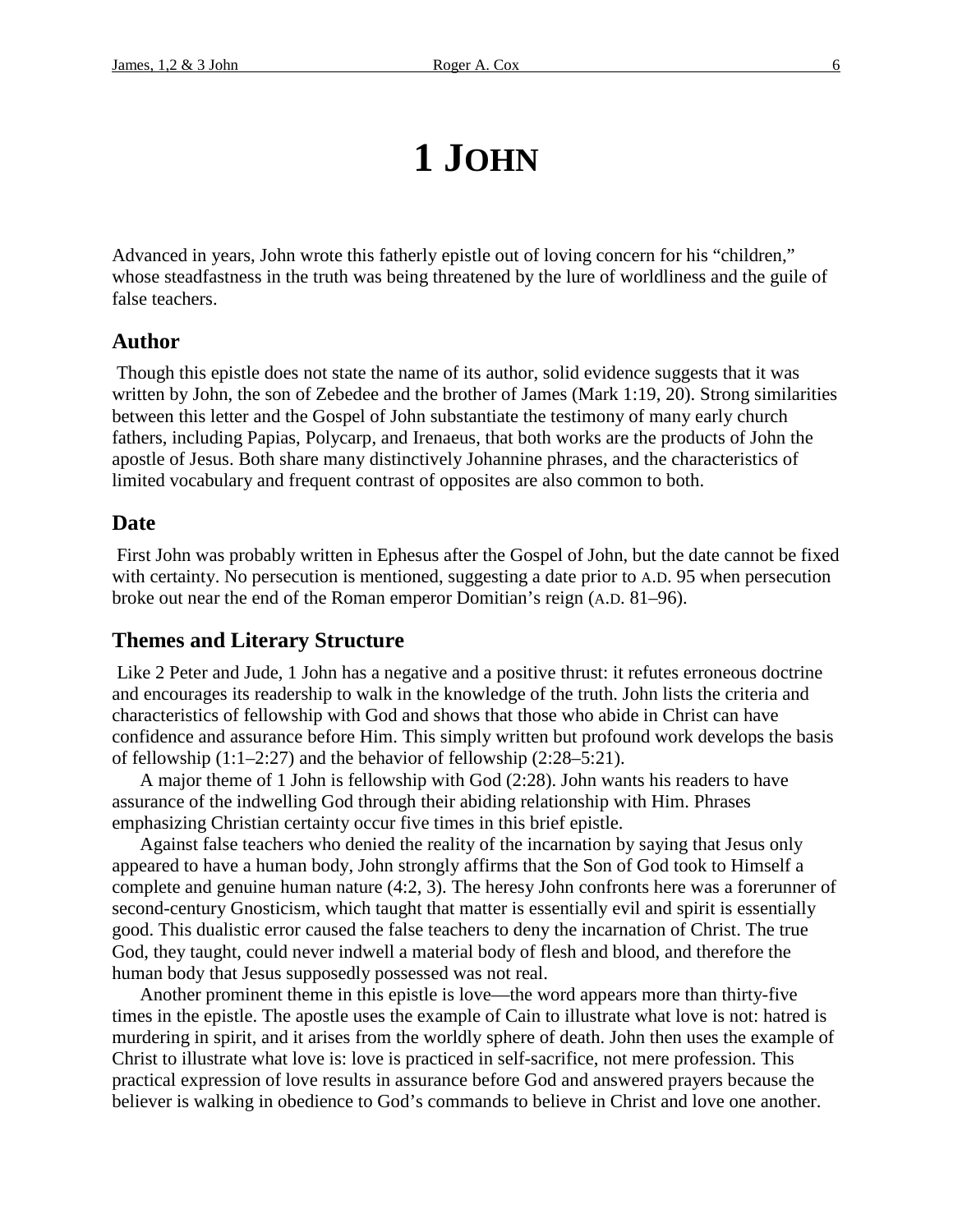# **The Quality of Love**

**The Source of Love The Effect of Love Christ laid down His life for us (3:16) We lay down our lives for others (3:16)**

**God personifies love (4:8, 16) We reflect God's love in the world (4:7) God loves us (4:19) We love God; we keep His commands (4:18, 19; 5:3) God gave His Son for us (4:9, 10) We give our substance for others (3:17; 4:11)**

### **OUTLINE OF 1 JOHN**

- **Part One: The Basis of Fellowship (1:1–2:27) I. Introduction 1:1–4 II. The Conditions for Fellowship 1:5–2:14** A. Walk in the Light  $1:5-7$ B. Confession of Sin 1:8–2:2 C. Obedience to His Commandments 2:3–6 D. Love for One Another 2:7–14 **III. The Cautions to Fellowship 2:15–27** A. Love of the World 2:15–17 B. Spirit of the Antichrist 2:18–27 **Part Two: The Behavior of Fellowship (2:28–5:21) I. Characteristics of Fellowship 2:28–5:3** A. Purity of Life 2:28–3:3 B. Practice of Righteousness 3:4–12 C. Love in Deed and Truth 3:13–24 D. Testing the Spirits 4:1–6 E. Love as Christ Loved 4:7–5:3
- **II. Consequences of Fellowship5:4–21**
	- A. Victory over the World 5:4, 5
	- B. Assurance of Salvation 5:6–13
	- C. Guidance in Prayer 5:14–17

 $\overline{a}$ 

D. Freedom from Habitual Sin 5:18–21

<span id="page-6-0"></span><sup>2</sup>Thomas Nelson, Inc., *Nelson's complete book of Bible maps and charts: Old and New Testament [computer file], electronic ed., Logos Library System*, (Nashville: Thomas Nelson) 1997, c1996.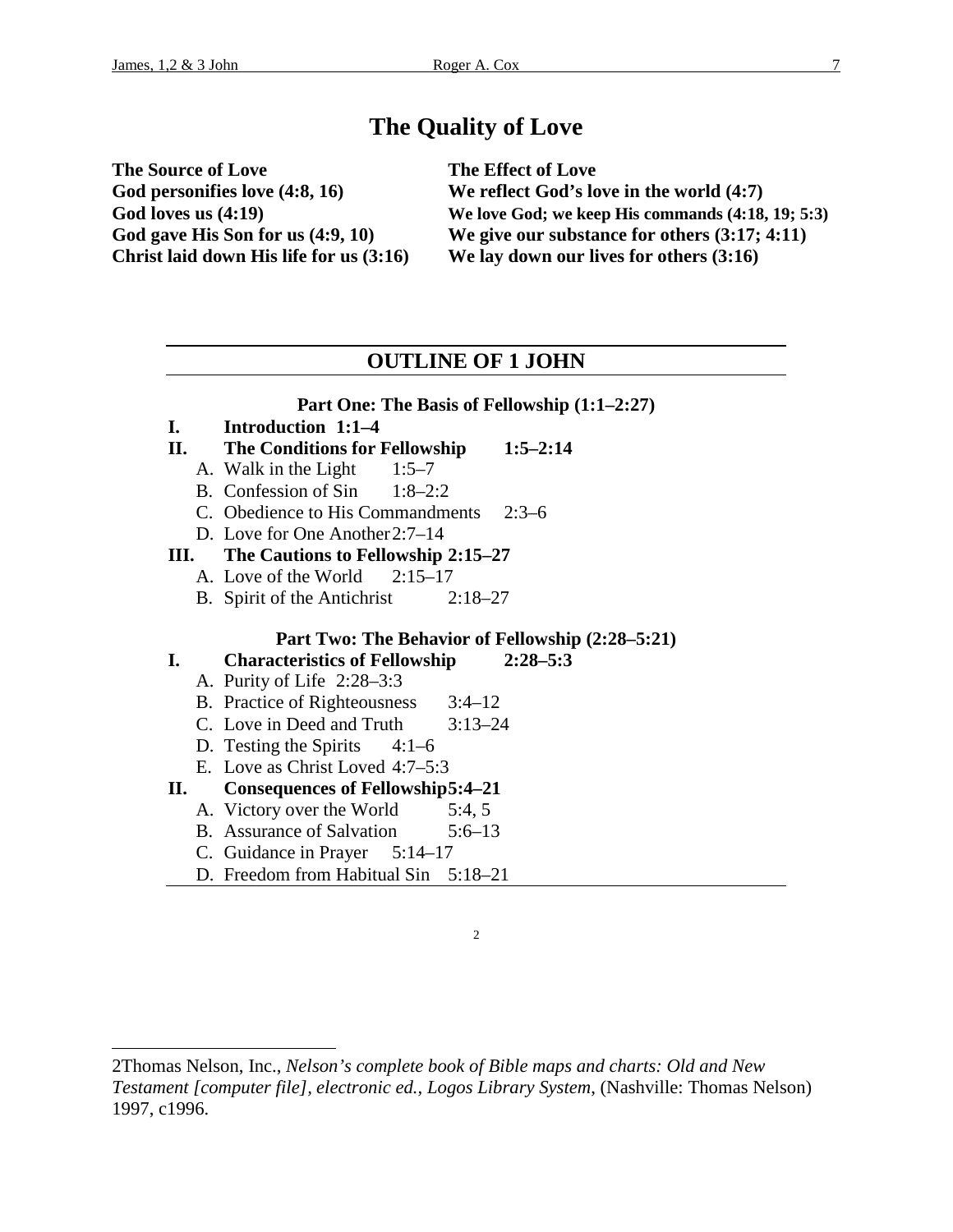# **2 AND 3 JOHN**

Though among the briefest in Scripture, these two one-chapter books are of continuing relevance to the church. Second and Third John reflect similar circumstances and have similar contents: In each book the author warns against the divisiveness of false or self-serving teachers, and he offers encouragement to genuine believers. Particularly, 2 John cautions its readers about receiving heretics into their homes or churches, while 3 John encourages fellowship with Christian brothers.

#### **Author**

In both 2 and 3 John, the author identifies himself as "the Elder." This is not an argument against Johannine authorship of these epistles, since the content of these epistles reveals that his authority was far greater than that of an elder in a local church. The apostle Peter also referred to himself as an elder (1 Pet. 5:1).

The similarity of style, vocabulary, structure, and mood between 2 and 3 John makes it clear that these letters were written by the same author. In addition, both (especially 2 John) bear strong resemblances to 1 John and to the Fourth Gospel. Thus, the internal evidence lends clear support to the traditional view that these epistles were written by the apostle John.

#### **Date**

The parallels between 2 and 3 John suggest that these epistles were written about the same time (c. A.D. 90). Early Christian writers are unified in their testimony that the headquarters of John's later ministry was in the city of Ephesus, the principal city of the Roman province of Asia.

Second John is addressed to an "elect lady" and her children. Some scholars believe the address should be taken literally to refer to a specific woman and her children, while others prefer to take it as a figurative description of a local church.

Third John was occasioned by reports from an Asian church that a man named Diotrephes had seized power, had rejected the teachers sent out by John, and was expelling those in his church who wanted to receive them.

#### **Themes and Literary Structure**

Second John has much in common with First John, including a warning about the danger of false teachers who deny the incarnation of Jesus Christ. John encourages the readers to continue walking in love but exhorts them to be discerning in their expression of love. The book may be divided into two parts: abide in God's commandments (vv. 1–6) and abide not with false teachers  $(vv. 7-13)$ .